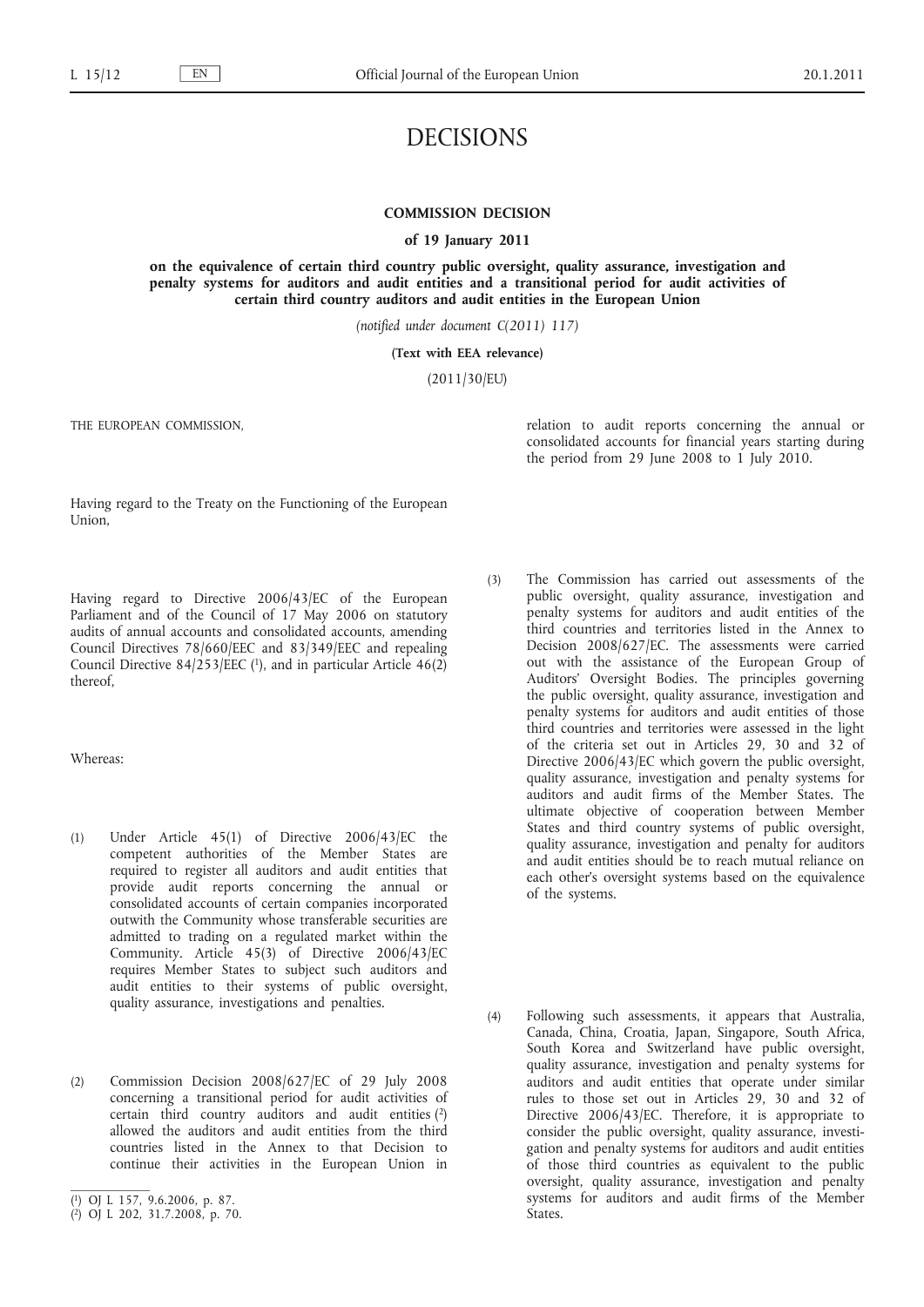- (5) With regard to South Africa, its legislation requires the prior consent of the auditor or audit firm for the transfer of information from the competent authorities in South Africa to the competent authorities in Member States. That requirement for prior consent may present difficulties in the effective implementation of Article 46(1) of Directive 2006/43/EC. Therefore, until the necessary changes are made in South Africa's legislation, the competent authorities of Member States should require that auditors and audit entities waive their right to prior consent when registering auditors and audit entities that provide audit reports of companies incorporated in South Africa.
- (6) The United States of America have a public oversight, quality assurance, investigation and penalty system for auditors and audit entities that operates under similar rules to those set out in Articles 29, 30 and 32 of Directive 2006/43/EC. However, the competent authorities in the United States of America do not consider that the ultimate objective of cooperation with Member States is to reach mutual reliance with the competent authorities for public oversight, quality assurance, investigation and penalty systems for auditors and audit firms of the Member States. As long as there is no mutual reliance, the provisions of Article 46(1) cannot be fully applied on a permanent basis by Member States for the auditors and audit entities that provide audit reports concerning the annual or consolidated accounts of companies incorporated in the United States of America. Therefore, the public oversight, quality assurance, investigation and penalty system for auditors and audit entities of the United States of America should be reviewed for the purpose of assessing the progress made towards reaching mutual reliance. For those reasons, this Decision should be limited in time and cease to apply on 31 July 2013 in respect of the public oversight, quality assurance, investigation and penalty systems for auditors and audit entities of the United States of America.
- (7) Once the Commission has taken a decision recognising that the public oversight, quality assurance, investigation and penalty system for auditors and audit entities of a third country or territory is equivalent for the purpose of Article 46(1) of Directive 2006/43/EC, Member States may disapply or modify on the basis of reciprocity the requirements of Article 45(1) and (3) in relation to the auditors and audit entities of that third country or territory. The conditions under which the requirements of Article 45(1) and (3) will be disapplied or modified must be set in a cooperative arrangement as referred to in Article 46(3) of the Directive 2006/43/EC between the Member State and the relevant third country or territory and communicated to the Commission.
- (8) Abu Dhabi, Brazil, the Dubai International Financial Centre, Guernsey, Hong Kong, India, Indonesia, Isle of Man, Jersey, Malaysia, Mauritius, Russia, Taiwan, Thailand, and Turkey have established or are in the process of establishing public oversight, quality assurance, investigation and penalty systems for auditors and audit entities. However, information about the functioning and the rules governing such systems is not sufficient. In order to carry out a further assessment for the purpose of taking a final equivalence decision in respect of such systems, there is a need to obtain additional information from those third countries and territories. Therefore, it is appropriate to extend the transitional period granted by Decision 2008/627/EC in respect of the auditors and audit entities that provide audit reports concerning the annual or consolidated accounts of companies incorporated in those third countries and territories.
- (9) Although Egypt was not included in Decision 2008/627/EC, since then it has established a system of public oversight, quality assurance, investigation and penalties for auditors and audit entities. In order to carry out a further assessment for the purpose of taking a final equivalence decision in respect of Egypt, there is a need to obtain additional information from that third country. Therefore, it is appropriate to include in the transitional period the auditors and audit firms that provide audit reports concerning the annual or consolidated accounts of companies incorporated in Egypt.
- (10) Bermuda, Cayman Islands, Israel and New Zealand do not have a public oversight, quality assurance, investigation and penalty system for auditors and audit entities in place yet. However, those third countries and territories made a clear public commitment to the Commission with a concrete action plan to establish a public oversight, quality assurance, investigation and penalty system for auditors and audit entities under equivalent rules to those set out in Articles 29, 30 and 32 of Directive 2006/43/EC. Therefore, it is appropriate to extend the transitional period granted by Decision 2008/627/EC in respect of the auditors and audit entities that provide audit reports concerning the annual or consolidated accounts of companies incorporated in those third countries and territories. Nevertheless, the Commission should review the progress made in 2011 by those countries and territories in enacting legislation to establish a public oversight, quality assurance, investigation and penalty system for auditors and audit entities and assess the need to shorten the transitional period as regards those third countries and territories.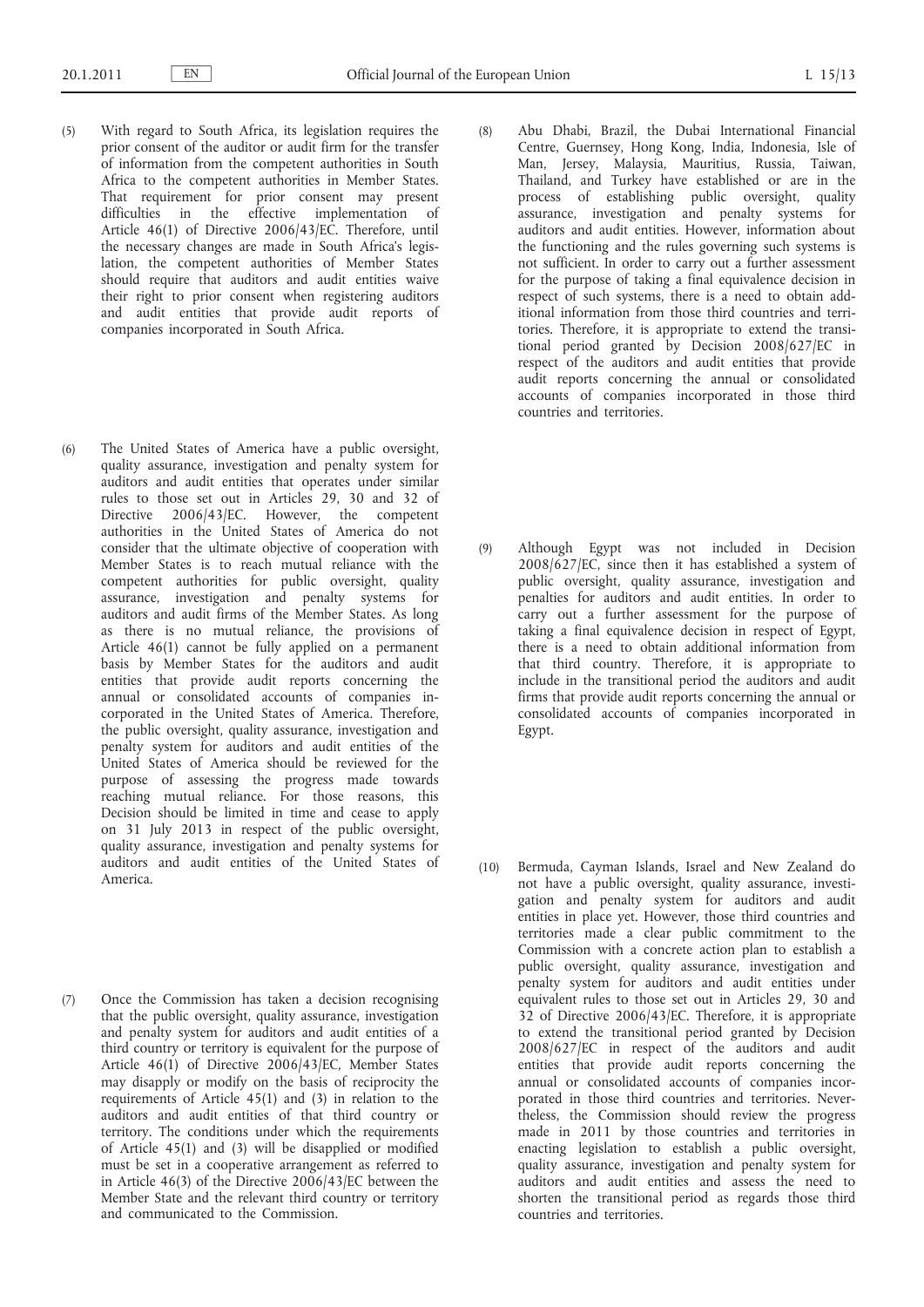- (11) The auditors and audit entities that provide audit reports concerning the annual or consolidated accounts of companies incorporated in Argentina, Bahamas, Chile, Kazakhstan, Morocco, Mexico, Pakistan and Ukraine benefited from the transitional period granted by Decision 2008/627/EC. Since then, they did not provide information regarding their audit regulatory and oversight systems. Under these circumstances, it appears that those third countries are not willing to continue towards having their audit regulation recognised by the Commission as equivalent to the public oversight, quality assurance, investigation and penalty systems for auditors and audit entities of the Member States. Therefore, the transitional period granted to them by Decision 2008/627/EC should not be extended in respect of the auditors and audit entities that provide audit reports concerning the annual or consolidated accounts of companies incorporated in those third countries.
- (12) In order to protect investors, auditors and audit entities that provide audit reports concerning the annual or consolidated accounts of companies incorporated in the third countries listed in the Annex to this Decision should be able to continue their audit activities during the transitional period in the European Union without being registered under Article 45 of Directive 2006/43/EC only if they provide the required information. Provided they give the information, those auditors and audit entities should be able to continue their activities in relation to audit reports concerning annual or consolidated accounts for financial years starting during the period from 2 July 2010 to 31 July 2012. This Decision should not affect Member States' rights to apply their investigation and penalty systems in respect of such auditors and audit entities.
- (13) Where a company incorporated in one of the third countries or territories listed in Article 1 of this Decision whose transferable securities are admitted to trading on a regulated market of a Member State, but which is not admitted to trading in the third country or territory where it is incorporated, Member States should ensure that all the audit engagements related to the financial statements of such a company are covered by the cooperative arrangements concluded with the third country or territory concerned to determine which public oversight, quality assurance, investigations and penalties system will apply to the auditors of such companies. In a case where such audit engagements are undertaken by an auditor or audit entity of another Member State, Member States should cooperate to ensure that the audit engagement is included in the scope of one of their public oversight, quality assurance, investigations and penalty systems.
- (14) Where a company incorporated in one of the third countries or territories listed in the Annex to this Decision whose transferable securities are admitted to trading on a regulated market of a Member State, but

which is not admitted to trading in the third country or territory where it is incorporated, Member States should cooperate with the third country or territory concerned to ensure that all the audit engagements related to the financial statements of such a company are covered by a public oversight, quality assurance, investigations and penalties system. In a case where such audit engagements are undertaken by an auditor or audit entity of another Member State, Member States should cooperate to ensure that the audit engagement is included in the scope of one of their public oversight, quality assurance, investigations and penalty systems.

- (15) During the transitional period, equivalence decisions should not be taken by Member States at national level. The fact that auditors and audit entities that provide audit reports concerning the annual or consolidated accounts of companies incorporated in the third countries and territories listed in the Annex to this Decision may, under this Decision, continue their audit activities with regard to companies referred to in Article 45 of Directive 2006/43/EC, should not prevent Member States from establishing cooperative arrangements on individual quality assurance reviews between the competent authorities of a Member State and the competent authorities of a third country or territory.
- (16) The Commission should monitor the operation of the transitional arrangements and examine the progress made by the third countries and territories to which a transitional period was granted or extended. At the end of the transitional period, the Commission may decide on the equivalence of the public oversight, quality assurance, investigations and penalties systems for auditors and audit entities of the third countries and territories concerned. The Commission should review whether the Member States encountered difficulties in obtaining recognition as equivalent by the third countries and territories concerned by this Decision in relation to the public oversight, quality assurance and investigation and penalty systems for auditors and audit firms of the Member States.
- (17) The measures provided for in this Decision are in accordance with the opinion of the Committee established by Article  $48(1)$  of Directive 2006/43/EC,

HAS ADOPTED THIS DECISION:

#### *Article 1*

For the purpose of Article 46(1) of Directive 2006/43/EC, the public oversight, quality assurance, investigation and penalty systems for auditors and audit entities of the following third countries shall be considered equivalent to the public oversight,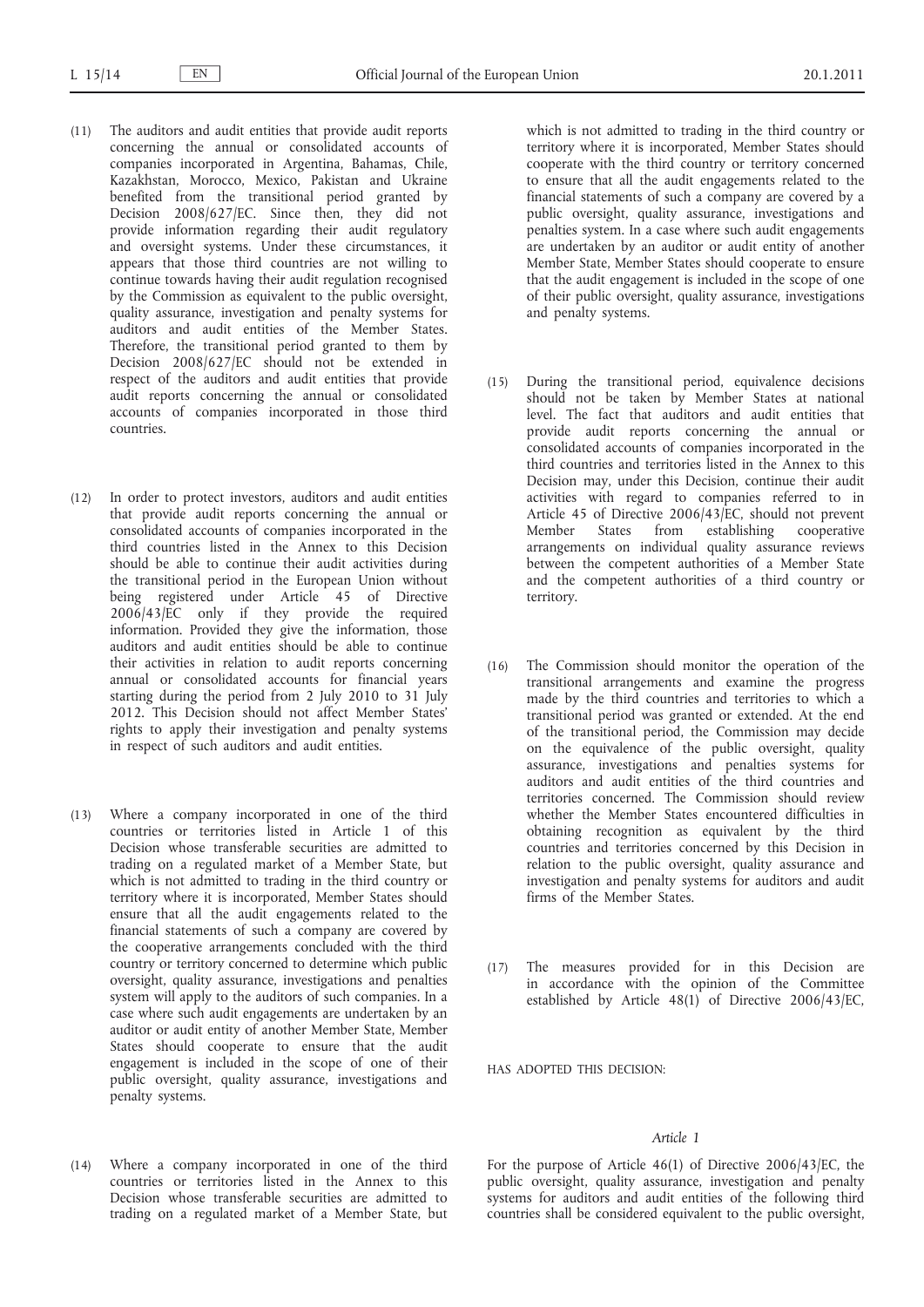quality assurance, investigation and penalty systems for auditors and audit firms of the Member States in relation to audit activities concerning the annual or consolidated accounts for financial years starting from 2 July 2010:

- 1. Australia
- 2. Canada
- 3. China
- 4. Croatia
- 5. Japan
- 6. Singapore
- 7. South Africa
- 8. South Korea
- 9. Switzerland
- 10. The United States of America.

## *Article 2*

1. Member States shall not apply Article 45 of Directive 2006/43/EC in relation to auditors and audit entities that provide audit reports concerning the annual or consolidated accounts of companies incorporated in the third countries and territories listed in the Annex to this Decision, as referred to in Article 45(1) of that Directive, for financial years starting during the period from 2 July 2010 to 31 July 2012, in cases where the auditor or audit entity concerned provides the competent authorities of the Member State with all of the following:

- (a) the name and address of the auditor or audit entity concerned and information about its legal structure;
- (b) where the auditor or the audit entity belongs to a network, a description of the network;
- (c) the auditing standards and independence requirements which have been applied to the audit concerned;
- (d) a description of the internal quality control system of the audit entity;
- (e) an indication of whether and when the last quality assurance review of the auditor or audit entity was carried out and, unless this information is being provided by the third country competent authority, the necessary information about the outcome of the review. Where the necessary information about the outcome of the last quality assurance review is not public, the competent authorities of Member States shall treat such information on a confidential basis.

2. Member States shall ensure that the public is informed about the name and address of auditors and audit entities that provide audit reports concerning the annual or consolidated accounts of companies incorporated in the third countries and territories listed in the Annex to this Decision and about the fact that the public oversight, quality assurance, investigation and penalty systems of those countries and territories are not yet recognised as equivalent under Article 46(2) of Directive 2006/43/EC. For these purposes, the competent authorities of Member States referred to in Article 45 of Directive 2006/43/EC may also register the auditors and audit entities that carry out audits of the annual or consolidated accounts of companies incorporated in the third countries and territories listed in the Annex to this Decision.

3. Notwithstanding paragraph 1, Member States may apply their investigation and penalty systems to the auditors and audit entities that carry out audits of the annual or consolidated accounts of companies incorporated in third countries and territories listed in the Annex.

4. Paragraph 1 shall be without prejudice to cooperative arrangements on quality assurance reviews between the competent authorities of a Member State and the competent authorities of a third country or territory listed in the Annex provided that such an arrangement meets all the following criteria:

- (a) it includes carrying out quality assurance reviews on the basis of equality of treatment;
- (b) it has been communicated in advance to the Commission;
- (c) it does not pre-empt any Commission decision under Article 47 of Directive 2006/43/EC.

#### *Article 3*

The Commission shall monitor the situation of the third countries and territories listed in the Annex. In particular, the Commission shall monitor whether the competent administrative authorities of those third countries and territories listed in the Annex that made a public commitment to the Commission to establish public oversight, quality assurance, investigation and penalty systems for auditors and audit entities have established such systems, on the basis of the following principles:

- (a) the systems are independent from the audit profession;
- (b) they ensure adequate oversight for audits of listed companies;
- (c) their operation is transparent and ensures that the outcome of quality assurance reviews is reliable;
- (d) they are supported by investigations and penalties in an effective way.